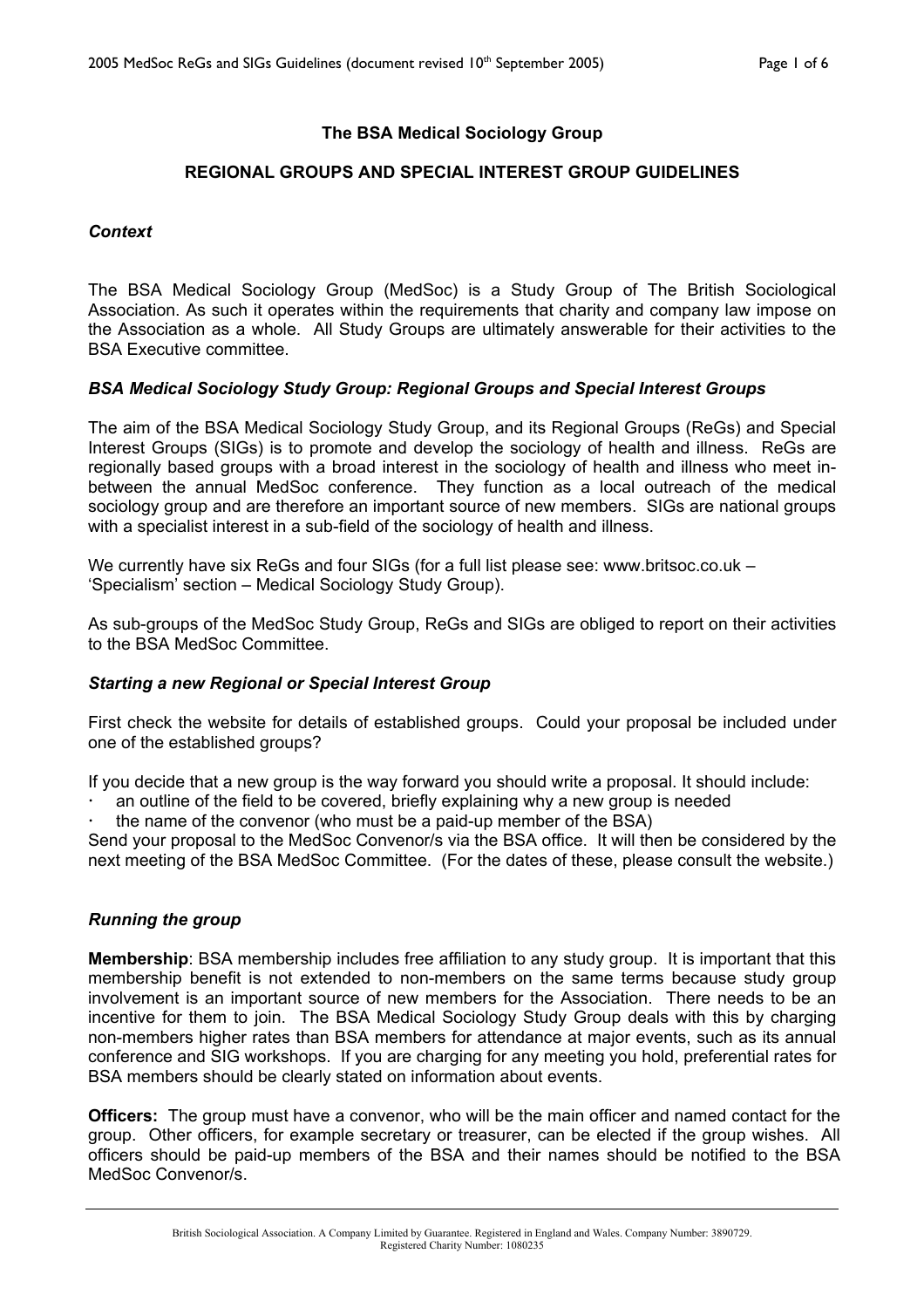The convenor should:

- x ensure that the ReG or SIG operates within the overall policy and legal framework set by the EC. *This includes good financial management.* If in doubt, consult the Durham office.
- encourage and co-ordinate the group's programme of activities including, if possible, participation in the BSA MedSoc annual conference.
- x provide a short (c. 500 words) annual report of the group's activities to be Published in Medical Sociology News. This should reach the BSA office by the end of the first week in July for inclusion in the *Annual Report* to the AGM.

**Communicating your activities**: Please send information about ReG and SIG activities to *Medical Sociology News* and the Jiscmail. If you decide to try and generate wider publicity for your activities or publications, please acknowledge your affiliation to the BSA MedSoc Group, but be careful not to appear to be speaking for either the entire MedSoc Group or the Association as a whole.

Because MedSoc is part of the BSA, which has charitable status, the group's name and the phrase 'The BSA is a Company Limited by Guarantee. Registered in England and Wales. Company Number: 3890729. Registered Charity Number 1080235' should appear on all ReG's and SIG's correspondence and publicity material that is sent to or may be read by third party (for example on a letter to a venue regarding room hire), whether in hard copy or electronic form. If you omit this information, you are committing a criminal offence and may be liable for prosecution. A legal disclaimer needs to cover any web-based communications (for example if you have your own website). An example is given in Appendix 3.

Standard disclaimers for e-mail and web-based communications are currently under development.

ReGs and SIGs may be approached by the BSA office or to speak on behalf of the BSA in response to enquiries from the media or other organisations which relate to the specialist knowledge of group members. Convenors or other members are not required to do this if they do not wish to.

# *Finance and insurance*

MedSoc makes available to each ReG and SIG a maximum annual allowance of £300. Where possible any activities you organise should endeavour to be at least self-financing, taking account of the £300 allowance. This means either incurring no costs (for example by making sure your room is free and that members pay for their own refreshments) or by charging those attending enough to cover costs. If the income generating ability of your group is limited, ensure that the group's activities are planned on an annual basis within budgetary constraints. When budgeting, try to think of all possible expenditures and be conservative in your estimate of attendance. Further suggestions on this can be found at Appendix 2 If the group is wound up, any accumulated funds revert to MedSoc's general revenue. If a ReG or SIGs exceeds its annual allowance, then this will be deducted from the subsequent year's allowance and ultimately threaten the group's existence. If a ReG or SIG generates any surplus income from its events, these will be are added to your earmarked fund. The balance can be carried over from one year to the next and will not be used for other Medical Sociology Group purposes. Any unused annual allowance is *not* carried over from one year to the next.

You will be sent expenses claim forms which should be completed or counter-signed by the Medical Sociology Group Convenor and returned to the BSA office with relevant receipts. Each time a claim is reimbursed it is paid from the SIG or ReG's earmarked fund.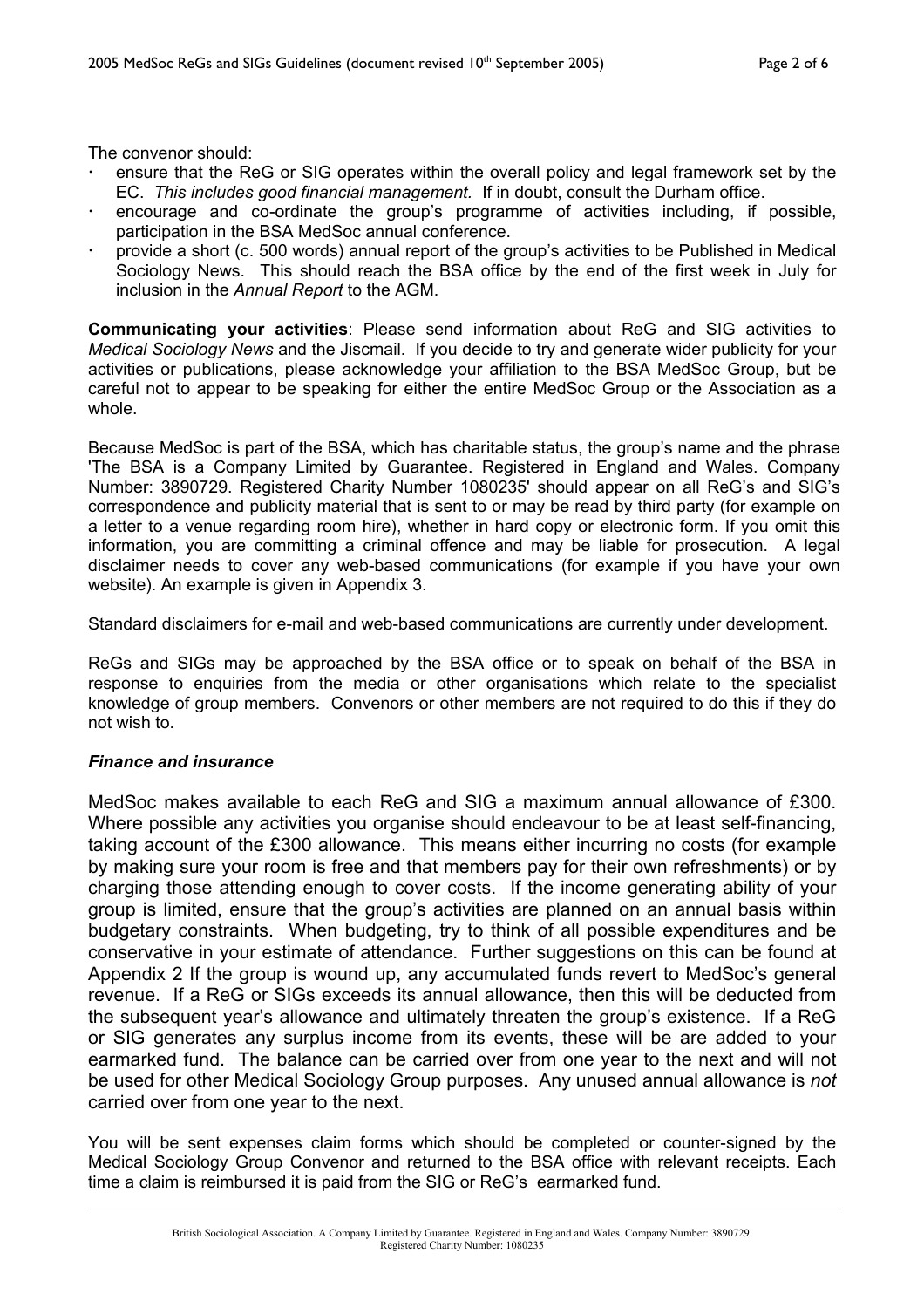For VAT purposes, it is important that invoices - for example for room hire for a meeting - are made out to the BSA (XXX Group), and that you send the invoice to the BSA office for direct payment. If not, the office cannot reclaim any VAT due to you and the group may lose out financially. When sending in invoices for direct payment, please add a signed note (or send an email) confirming that you approve the payment. (For more details on VAT and the BSA see Appendix 1.)

**Struggling ReGs or SIGs:** Over time, the array of ReGs and SIGs is bound to alter, so if you feel that yours is no longer viable, please let the MedSoc Convenor/s know so that records can be properly amended. Inactive groups are a waste of resources and a poor reflection on the MedSoc Group and the BSA. Any ReG or SIG which does not submit an annual report for two successive years will be regarded as having ceased to exist, its earmarked account closed and references to it on the website and elsewhere removed. Of course, this would not be done without making enquiries and issuing a warning first.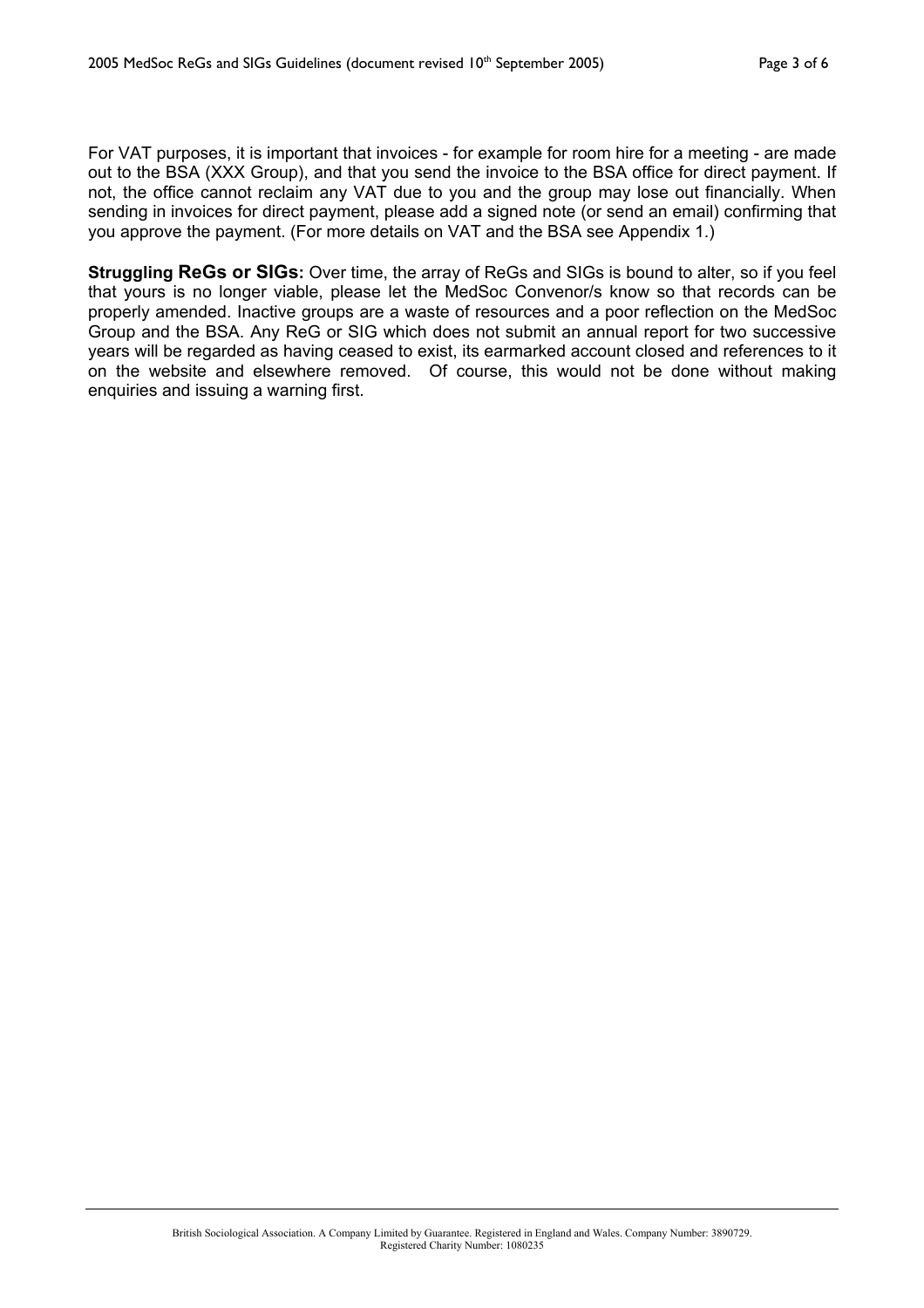### **APPENDIX 1** *-* **ReGs or SIGs** *and VAT*

#### **Introduction**

The BSA is registered for VAT and all of its activities, including those of the Medical Sociology Group and our ReGs and SIGS, are liable to HM Customs and Excise scrutiny. The notes below are designed to highlight the key things that you need to know about VAT when organising study group activities.

#### **Income**

Income for membership, conference fees, workshop/event fees and sales of publications does not incur VAT. However any income relating to the sale of mailing labels, adverts in a publication or provision of a service is liable to VAT. VAT must be included on invoices for these services (current rate 17.5% as at  $31<sup>st</sup>$  March 2005).

It is essential that all invoices issued by the BSA, including any pertaining to the Medical Sociology Group, include VAT when necessary. If VAT is not included in the invoice then the VAT element of the payment will be deducted from the money received and paid to HM Customs and Excise as required. This will result in reduced income to the Medical Sociology Group.

#### **Expenses**

As a general rule, the BSA cannot reclaim VAT on study group expenses. However, at the end of each tax year, a calculation is undertaken to determine if the BSA can reclaim in full all VAT on expenses for that given year. If the BSA fulfils all the criteria for that year then the VAT on expenses will be reclaimed and a refund given to study groups where appropriate.

It is vital that all invoices received by your group are addressed to the BSA, at the office in Durham, as only those made out to the BSA are eligible to be considered for a refund (please also request that invoices have a reference to your ReG or SIG and MedSoc so that invoices can be allocated correctly to your account). If groups do not receive invoices or if they are not addressed to the BSA (e.g. if they are addressed to your own department/institution) then VAT cannot be reclaimed at all.

As convenors will no doubt be aware, VAT is a very complex issue and these notes are by no means exhaustive. If you have any queries on VAT or finances in general, please contact the BSA office. If they can't answer them straight away, the BSA has a specialist VAT advisor who can help with more involved queries.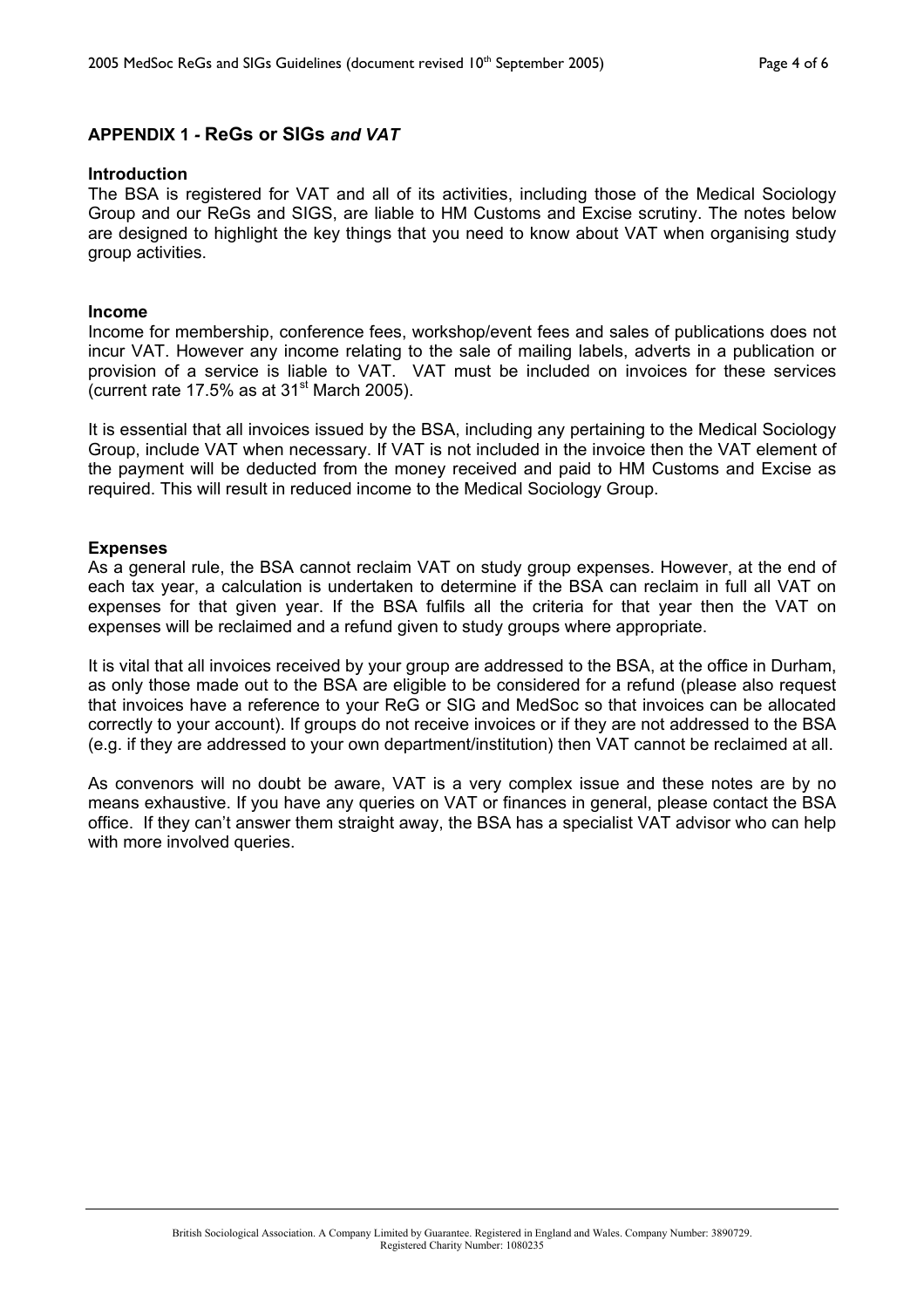#### **APPENDIX 2 –** *Advice on planning successful events that will support future events*

- o Use the BSA Medical Sociology Group mailing list which includes non-BSA group members as well as members (use email – it's free).
- o Charge non-members to attend where appropriate.
- $\circ$  Use venues/catering facilities at minimal cost (some Universities may offer free space but discount rates can be negotiated at many venues for charities).
- o Treat your speakers like VIPs but don't pay them a fee (it's flattering to be acknowledged as a revered authority on a subject and speakers should welcome the opportunity to promote their work and engage with a specialist audience).
- $\circ$  Think carefully about the focus of the events and make them of interest/accessible to a wide audience of academics and practitioners as this will help to ensure a bigger audience.
- o Get a group of volunteers from within the study group to help divide the workload.
- $\circ$  Watch out for hidden costs make sure you are clear about rates to be charged (including VAT!) at the outset and plan to cover these accordingly.
- $\circ$  If your group organises an annual programme of seminars, take into consideration the likely costs of speaker travelling expenses and organise your programme to reflect a balance of outside and local speakers.